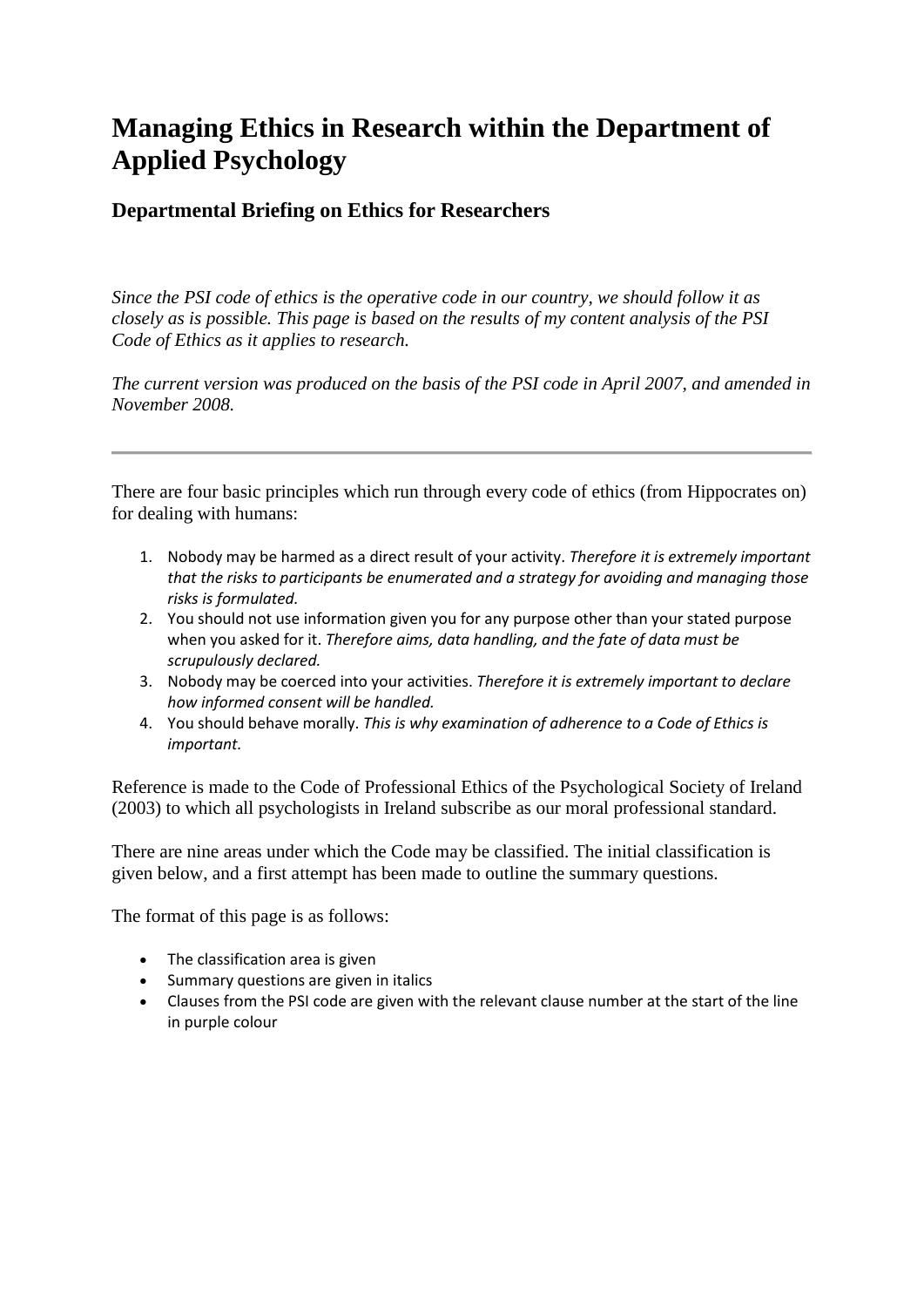#### **1. Process of ethical consideration**

1.1 Use an independent and adequate review to ensure that the research conforms to the Code of Professional Ethics.

#### **These clauses are superfluous for a research proposal review, although they should form part of our teaching.**

4.3.6 Seek an independent and adequate ethical review of the risks to public or individual trust and of safeguards to protect such trust for any research which uses deception or techniques which might be interpreted as deception, before making a decision to proceed.

3.6.1 Use a systematic procedure for investigating ethical issues and resolving ethical dilemmas. A recommended procedure is presented in Appendix A, and a categorisation off affected/interested parties (stakeholders) in Appendix B.

3.3.14 Seek an independent and adequate ethical review of the balance of risks and potential benefits of all research which involves procedures of unknown consequence, or where pain, discomfort, or harm are possible, before making a decision to proceed.

3.2.3 Protect the reputation of the profession and discipline by ensuring that all professional activities carried out conform to the provisions of this Code of Professional Ethics.

3.1.5 Help develop, promote, and participate in accountability processes and procedures related to their work.

2.1.1 Accept the obligation to study and understand the provisions of this Code of Professional Ethics.

1.3.13 Seek an independent and adequate ethical review of human rights issues and protections for any research involving vulnerable groups and/or persons of diminished capacity to give informed consent, before making a decision to proceed.

#### **2. Aims of the study**

2.1 Is there a risk that the psychological integrity of any subjects may be impaired?

2.2 Is there a risk that the interests of any subject may be damaged?

2.3 If you are intending to study persons who have diminished capacity to give informed consent, could this research be carried out with persons who have a fuller capacity to give informed consent?

3.3.8 Not contribute to nor engage in research or any other activity which promotes or is intended for use in deliberate impairment of the individual's psychological integrity (for example, torture), the development of prohibited weapons, destruction of the environment, or any other act which contravenes relevant international law.

3.3.1 Behave in professional activities in such a way as not to damage clients' interests.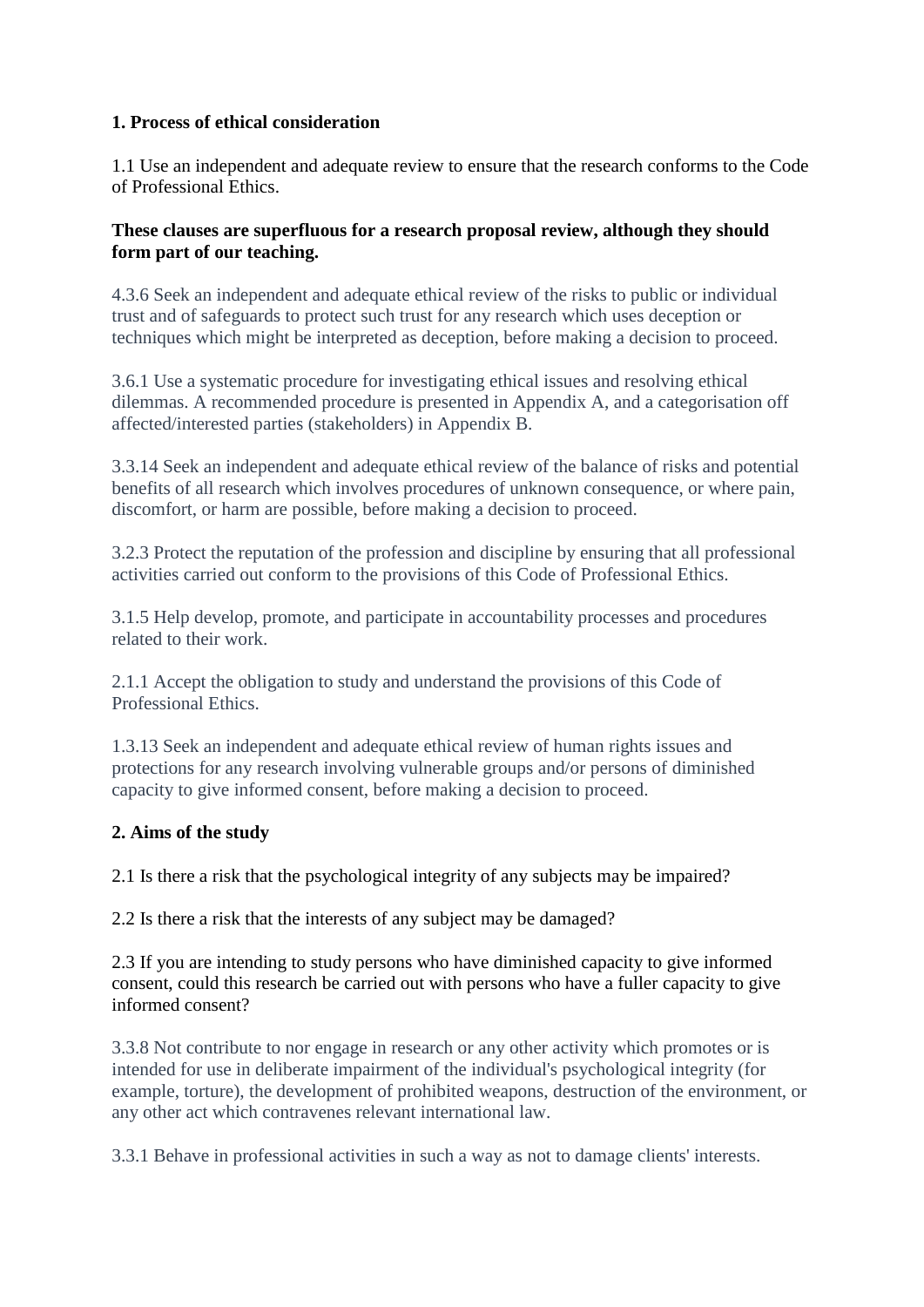3.1.3 Are sensitive to the needs, current issues, and problems of society when determining research questions to be asked, services to be developed, information to be collected, or the interpretation of results findings.

2.3.5 Not carry out any scientific or professional activity unless the probable benefit is proportionately greater than the risk involved.

2.3.2 Direct their interventions towards clear objectives, and do not persist with those interventions after the objectives have been met or if it has become apparent that the objectives cannot be met.

1.3.12 Do not use persons of diminished capacity to give informed consent in research studies, if the research involved might equally well be carried out with persons who have a fuller capacity to give informed consent.

#### **3. Target population**

3.1 Is there a risk that this research will cause serious physical or psychological harm to the participants?

3.2 If you are intending to use animals in this research, what is the justification for this?

3.3.17 Use animals in research only where there is a reasonable expectation that the research will increase understanding of the structures and processes underlying behaviour, or increase understanding of the particular animal species used in the study, or result eventually in benefits to the health and welfare of humans or other animals.

3.3.16 Refuse to help individuals, families, groups, or communities to carry out or submit to activities which, according to current knowledge and/or legal and professional guidelines, would cause serious physical or psychological harm to themselves or others.

#### **4. Methodology, measures and methods**

4.1 Does this research use deception or techniques which might be interpreted as deception?

4.2 Are you or your assistants qualified to use all the measures involved in this research?

4.3 If you are going to cause pain or stress to animals, how do you justify this?

4.4 Do any of your methods risk serious physical or psychological harm to the participants?

4.5 If there are participants in control condition(s) who are denied beneficial effects of the study how will they be given access to these effects?

4.6 Is there a risk that the legal, civil or moral rights of participants will be disrespected?

4.7 Is there a risk you may not understand your participants - moral or cultural values?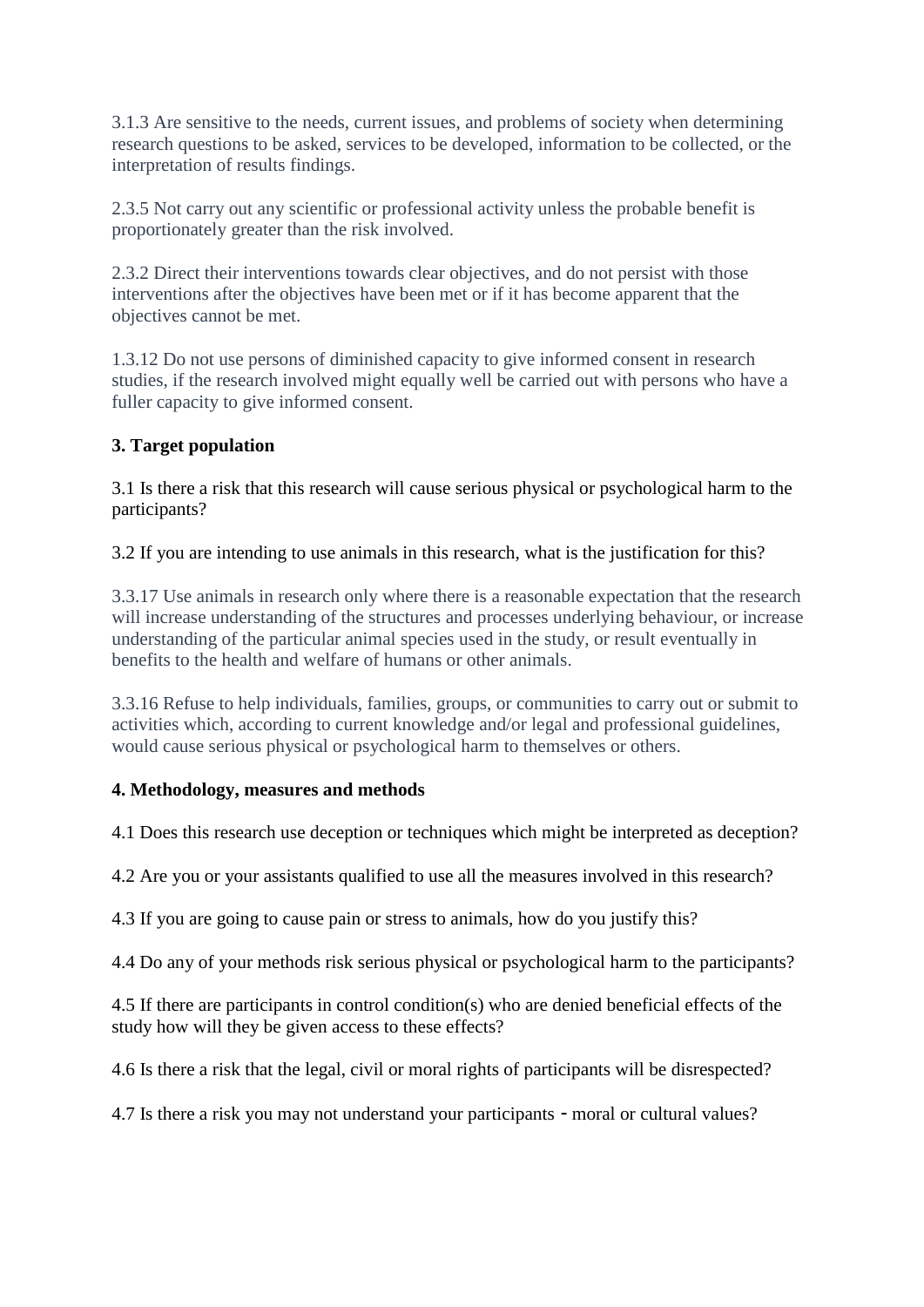4.3.4 Avoid using deception (or techniques which might be interpreted as deception) in research or service activities if there are alternative procedures available or if negative effects cannot be predicted or offset.

3.4.1 Make themselves aware of the knowledge and skills of other disciplines (for example, law, medicine) and advise the use of such knowledge and skills, where relevant to the benefit of others.

3.3.6 Take all reasonable steps to ensure that tests and assessment methods are only used by those qualified and trained to do so.

3.3.18 Use procedures subjecting animals to pain, stress, or deprivation only if alternative procedures are unavailable and the goal is justified by prospective scientific, educational, or applied gains.

3.3.16 Refuse to help individuals, families, groups, or communities to carry out or submit to activities which, according to current knowledge and/or legal and professional guidelines, would cause serious physical or psychological harm to themselves or others.

3.3.12 Not disadvantage participants (individuals, groups, families or communities) by offering them no service over an unreasonable period of time in order to fulfil a control condition in a research study; where a study reveals beneficial effects, and resources allow, psychologists subsequently offer the beneficial service to participants in the control condition.

2.3.4 Carry out pilot studies to determine the effects of all new procedures and techniques which might carry some risks, before considering their use on a broader scale.

2.3.2 Direct their interventions towards clear objectives, and do not persist with those interventions after the objectives have been met or if it has become apparent that the objectives cannot be met.

2.2.3 Offer or carry out (without supervision) only those professional activities for which they have established their competence to practise to the benefit of others.

2.2.2 Recognize the boundaries of their competence, and do not exceed these.

1.1.5 Avoid or refuse to participate in practices which are disrespectful of the legal, civil, or moral rights of others.

1.1.3 Convey respect for and abide by prevailing community mores, social customs, and cultural expectations in their scientific and professional activities.

1.1.1 Have sensible regard for individual clients' moral and cultural values.

## **5. Sampling**

5.1 How will you establish informed consent?

5.2 Will your participants be compensated for their time and effort?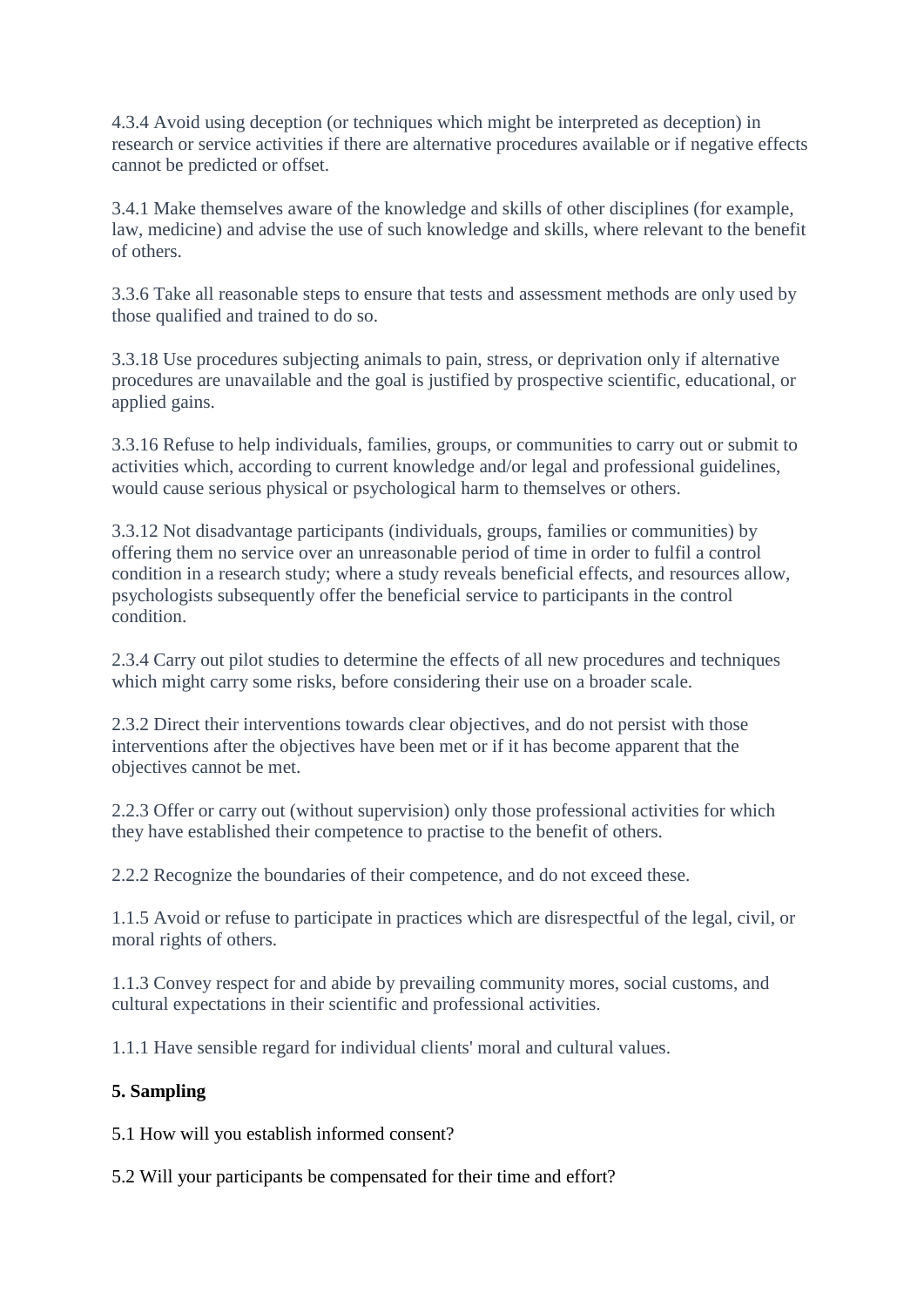5.3 Is there a risk that some participants may volunteer who are likely to be harmed by the research?

5.4 Will you communicate the purpose of the research to participants in advance?

4.4.1 Not exploit any professional relationship to further their own personal, political or business interests. Examples include: soliciting for private practice clients of one's employing agency; taking advantage of trust or dependency to frighten clients into receiving services; appropriating student's ideas, research or work; using the resources of one's employing institution for purposes not agreed to; securing or accepting significant financial or material benefit for professional activities which are already rewarded by salary; prejudicing others against a colleague for reasons of personal gain.

4.3.2 Be clear and straightforward about all information needed to establish informed consent or any other valid written or unwritten agreement (for example: fees; concerns; mutual responsibilities; ethical responsibilities of psychologists; purpose and nature of the relationship; alternatives; likely experiences; possible conflicts; possible outcomes; and, expectations for processing, using, and sharing any information generated).

4.2.8 Compensate others justly for the use of their time, energy, and intelligence, unless such compensation is refused in advance.

4.2.12 Be clear, when entering into contracts with third parties, about obligations under this Code of Professional Ethics, and ensure that all parties concerned are aware of their rights and responsibilities.

3.3.3 Assess the individuals, families, groups, and communities involved in their professional activities adequately enough to discern what will benefit and not harm those persons.

3.3.2 Be sufficiently sensitive to and knowledgeable about individual differences and vulnerabilities to discern what will benefit and not harm persons involved in their professional activities.

3.3.13 Not offer rewards to motivate individuals or group to participate in activity that has possible or known risks for them or others.

3.3.10 Screen research participants and select those not likely to be harmed, if risk or harm to some research participants is possible.

1.3.9 Obtain informed consent for all research activities which involve obtrusive measures, invasion into the private lives of research participants, risks to the participant, or any attempt to change the behaviour of research participants.

1.3.7 Take all reasonable steps to ensure that consent to receive service or participate in research is not given under conditions of coercion or undue pressure.

1.3.3 Obtain informed consent from all independent and partially dependent persons for any psychological services provided to them.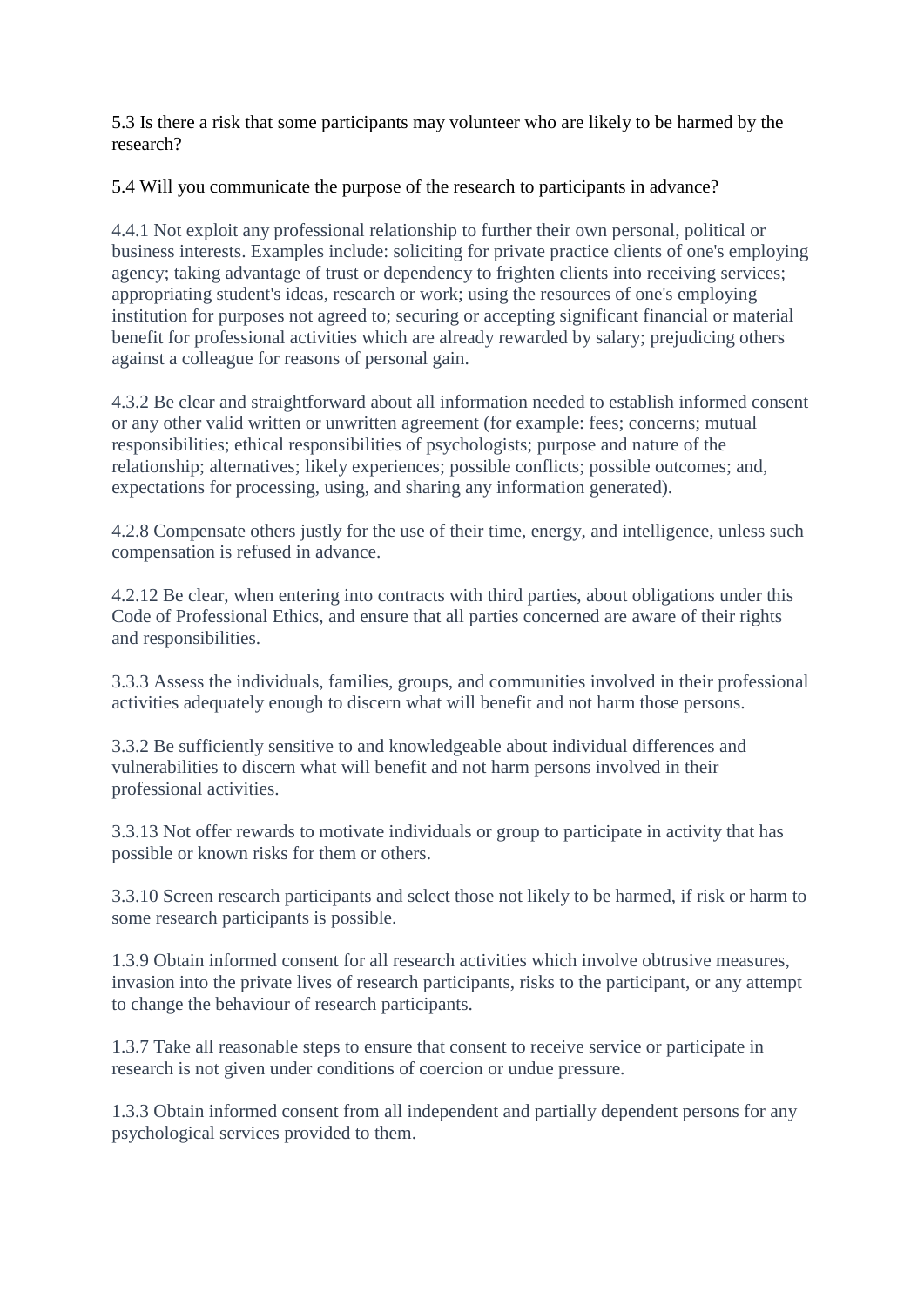1.3.19 Clarify the nature of any multiple relationships to all concerned parties before obtaining consent, if services or research are at the behest of third parties (which may include schools, courts, government agencies, insurance companies, police, and special funding bodies). The clarification includes, but is not limited to, the following information: the purpose of the service or research; the use that will be made of information collected; and the limits on confidentiality.

1.3.10 Seek willing and adequately informed participation from any person of diminished capacity to give informed consent, and proceed without this consent only if the service or research activity is considered to be of direct benefit to that person.

1.3.1 View informed consent not just as the signing of a consent form, but as the outcome of a process of agreeing to work collaboratively. However, they recognise that certain investigations and interventions may be compulsory under the law.

1.1.1 Have sensible regard for individual clients' moral and cultural values.

#### **6. Procedure**

6.1 Will you explain the purpose of the experiment to your participants, and debrief them, especially if some level of deception was involved?

6.2 Will you protect the well-being of your participants, and avoid harming them, physically, mentally, or socially, or infringing on their personal space?

6.3 Will you always establish informed consent beforehand?

6.4 Will you be sensitive to cultural and moral values in your subject population, and use respectful language?

6.4 If you are going to use assistants, will you ensure that they have the necessary skills and knowledge to carry out the procedures correctly and ethically?

6.2 Is there a risk that you may not be able to honour commitments made to some participants?

4.3.5 Provide a debriefing for research participants following studies in which deception (or the use of techniques which could be interpreted as deception) has occurred. Psychologists shall clarify the real nature of and rationale for the study, and seek to remove any misconceptions and re-establish trust.

4.3.3 Fully explain reasons for their actions to persons who have been affected by their actions, if appropriate and/or if asked.

4.2.4 Ensure that families, and other interested parties, are aware that the psychologist's primary responsibilities are generally to the individual.

4.2.11 Honour all promises and commitments included in any written or verbal agreement unless serious and unexpected circumstances (for example, illness) intervene. If such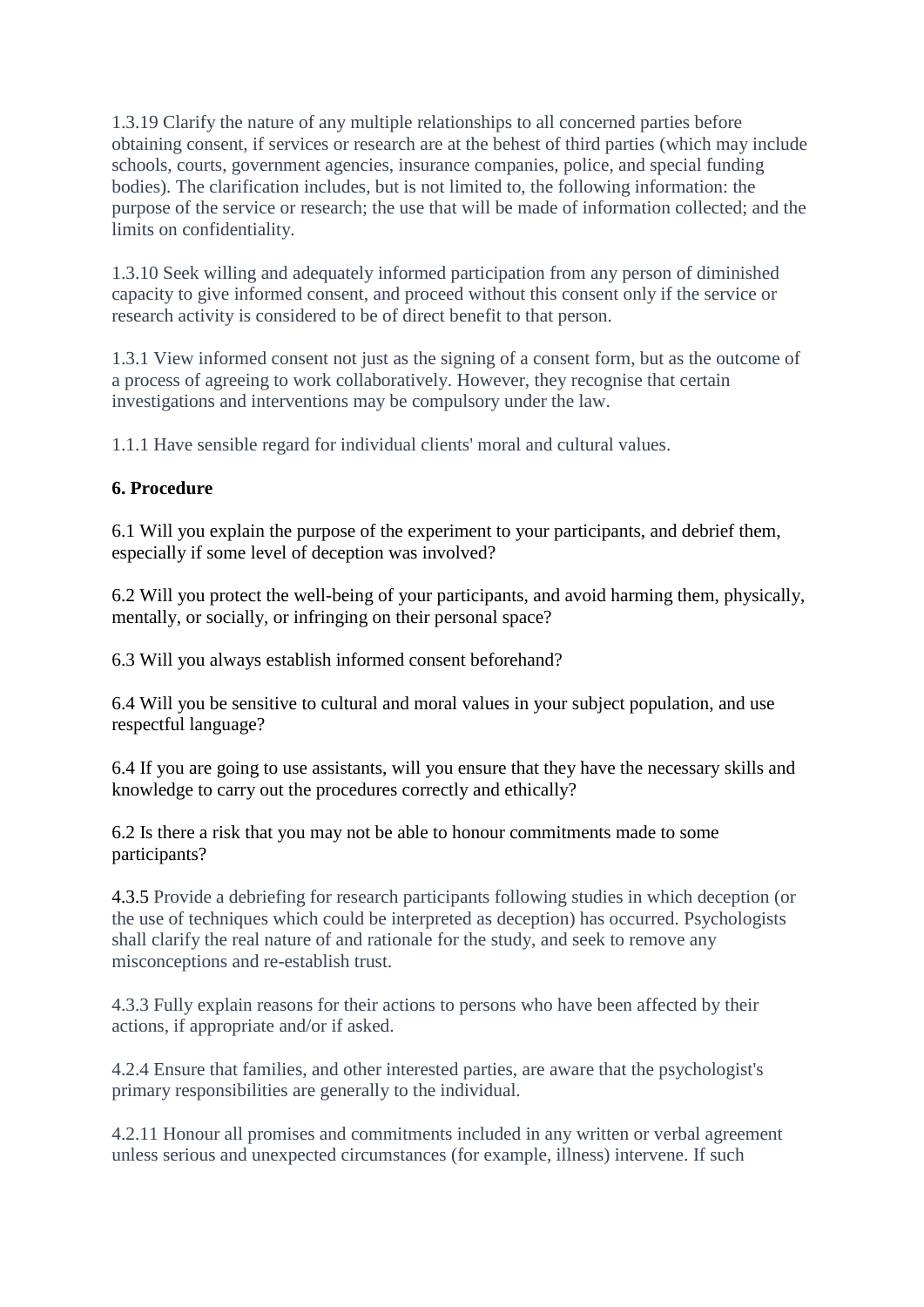circumstances occur, then the psychologist shall make a full and honest explanation to other parties involved.

3.3.9 Act to minimise the impact of their research activities on research participants' personality or their mental or physical integrity.

3.3.4 Do everything reasonably possible to stop or offset the consequences of actions by others when these actions are likely to cause serious physical harm or death. Action may include reporting to appropriate authorities (for example, the police) or an intended victim, and may be carried out even when a confidential relationship is involved.

3.3.19 Make every effort to minimize discomfort, illness and pain in animals. Such effort includes performing surgical procedures only under appropriate anaesthesia, using techniques to avoid infection and minimise pain during and after surgery, and disposing of experimental animals only in a humane way.

3.3.11 Debrief research participants in such a way that any harm caused can be discerned, and act to correct any resultant harm.

3.3.1 Behave in professional activities in such a way as not to damage clients' interests.

3.1.4 Protect the dignity and wellbeing of research participants at all times.

2.3.3 Terminate an activity when it is clear that the activity is more harmful than beneficial, or when the activity is no longer needed.

2.2.5 Avoid delegating professional activities to persons not competent to carry them out to the benefit of others.

2.2.1 Be aware of how their own experiences, attitudes, culture, beliefs and values influence their interactions with others, and integrate this awareness into all efforts to benefit and not harm others.

1.4.3 Respect the right of individuals to discontinue participation or service at any time, and are responsive to non-verbal indications of a desire to discontinue if individuals have difficulty in verbally communicating such a desire.

1.4.2 Respect the right of recipients of service, research participants, employees, supervisees, students, and others, to safeguard their own dignity.

1.3.5 Ensure, in the process of obtaining informed consent, that at least the following points are understood: purpose and nature of the activity; mutual responsibilities; likely benefits and risks; alternatives; the likely consequences of non-action; the option to refuse or withdraw at any time, without prejudice; over what period of time the consent applies; and, how to rescind consent if desired.

1.3.4 Provide, in obtaining informed consent, as much information as a reasonable or prudent person, family, group, or community would want to know before making a decision or consenting to an activity. The psychologist relays this information in language which the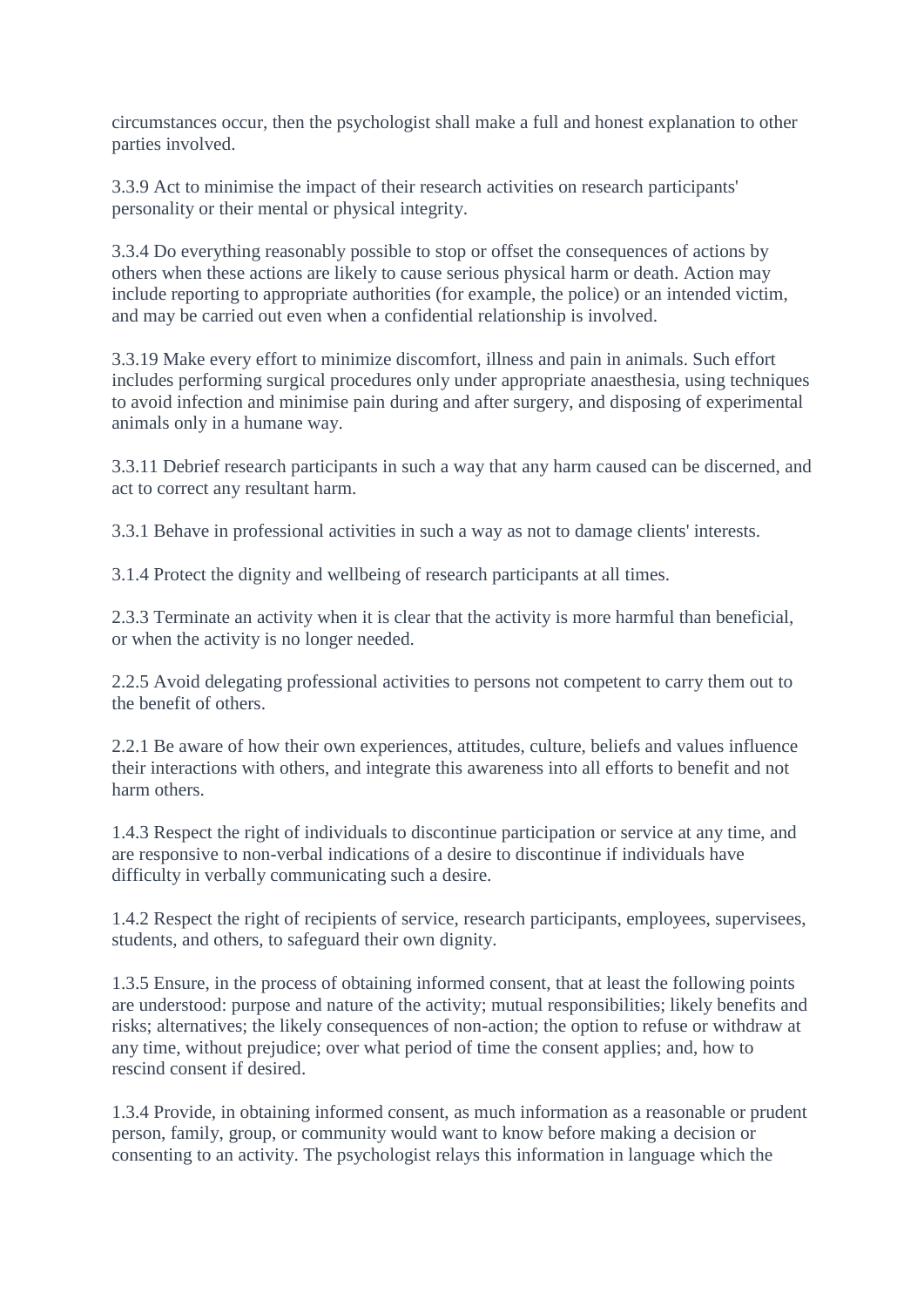persons understand and shall take whatever reasonable steps are necessary to ensure that the information is, in fact, understood.

1.3.20 Obtain clients' consent to the attendance of trainees and other third parties not directly involved in the provision of professional services.

1.3.17 Make audio, video or photographic records of clients or research participants only where these persons have given prior agreement to the making of the record and the conditions of subsequent access. This clause does not apply to recording of public behaviour or research situations where other ethical safeguards have been implemented.

1.3.11 Carry out informed consent processes with those persons who are legally responsible or appointed to give informed consent on behalf of individuals who are not competent to give consent on their own behalf.

1.2.2 Take care not to infringe, in research or service activities, on the personally or culturally defined private space of individuals or groups unless clear and appropriate permission is granted to do so.

1.1.4 Use language that conveys respect for the dignity of others (for example, gender-neutral terms) in all written or verbal communication.

1.1.3 Convey respect for and abide by prevailing community mores, social customs, and cultural expectations in their scientific and professional activities.

1.1.1 Have sensible regard for individual clients' moral and cultural values.

#### **7. Data handling**

7.1 Is the data relevant to the aims of the study?

7.2 How will data be stored and for how long?

7.3 How anonymous will it be?

7.4 Who will have access to it?

7.5 When will it be destroyed?

4.2.14 Clarify ownership of documentation, data, and rights of publication with those who commission research.

1.4.2 Respect the right of recipients of service, research participants, employees, supervisees, students, and others, to safeguard their own dignity.

1.3.16 Publish information about clients, in oral or written form, only with their consent, or where their identity is adequately disguised.

1.3.15 Discuss psychological or evaluative data on individuals only for professional purposes, and only with those who are clearly entitled to know or be consulted.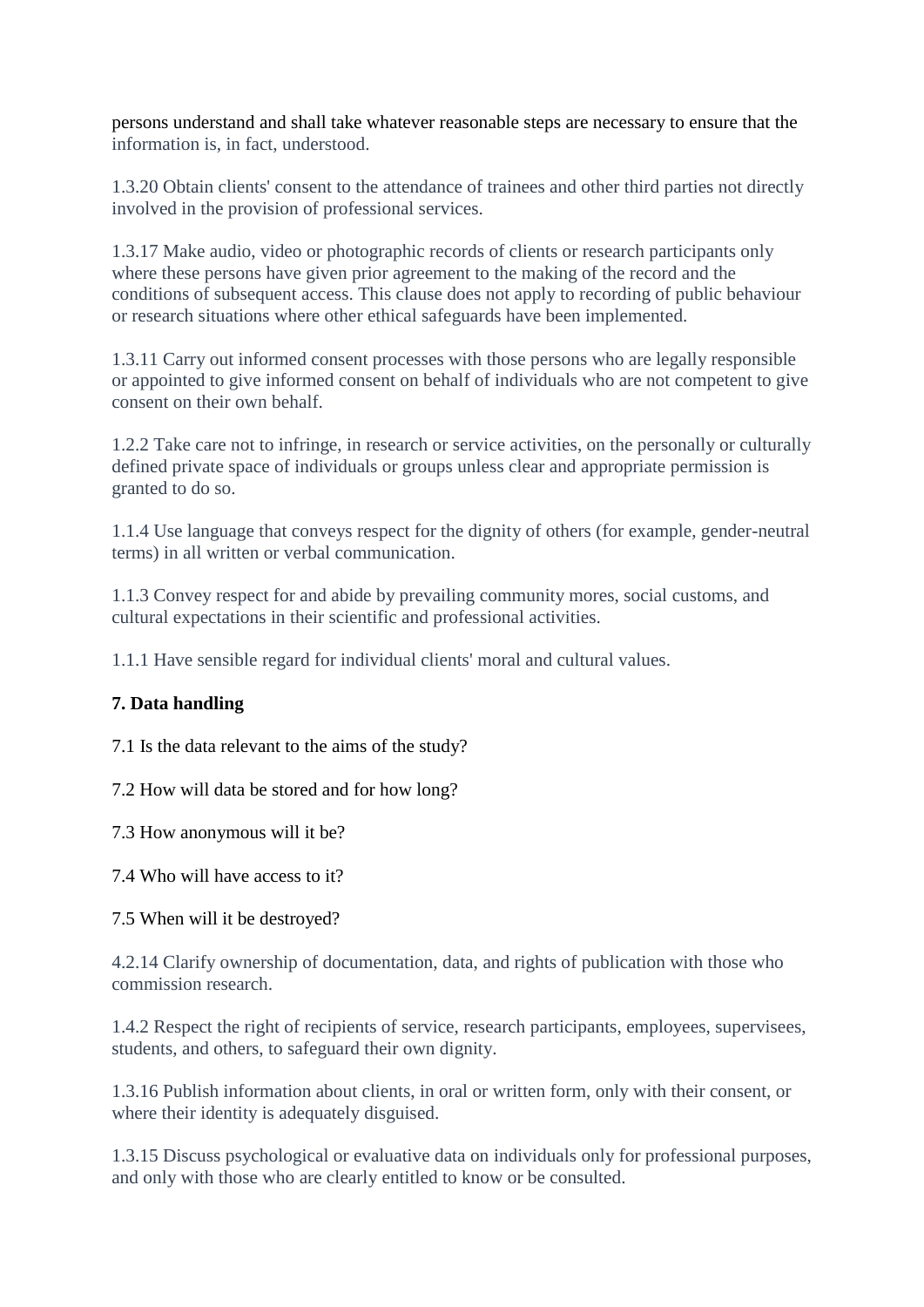1.3.14 Ensure that information is revealed only with the client's consent, except when subject to the requirements of law or where concealment would result in danger to the client or others.

1.2.9 Inform those to whom they offer services about legal limits on confidentiality where it is appropriate to do so.

1.2.8 Be acutely aware of the need for discretion in the recording and communication of information, so as to prevent it from being interpreted or used to the detriment of others. Appropriate action includes, but is not limited to: not recording information which could lead to misinterpretation and misuse; avoiding conjecture; clearly labelling opinion; and, communicating information in language that can be understood clearly by the particular recipient of the information.

1.2.7 Take all reasonable steps to ensure that records over which they have control remain personally identifiable only as long as is necessary in the interests of those to whom the records refer and/or to the research project for which they were collected, or as required by law, and render anonymous or destroy any records under their control that no longer need to be personally identifiable.

1.2.6 Store, handle, transfer and dispose of all records, both written and unwritten (for example, computer files, video tapes), in a way that attends to the needs for privacy and security. They also make adequate plans for records in circumstances of their own serious illness or death.

1.2.5 Share confidential information with others only with the informed consent (see Section 1.3) of those involved, or in a manner that the individuals involved cannot be identified, except as required or justified by law, or in circumstances of actual or possible serious physical harm or death.

1.2.4 Take care not to relay, except as required or justified by law, confidential information about others (for example, colleagues, colleagues' clients, students, or members of organisations) to which they have become privy in the course of their professional activities.

1.2.10 Clarify what measures will be taken to protect confidentiality, and what responsibilities family, group, and community members have for the protection of each other's confidentiality, when engaged in services to or research with individuals, families, groups or communities.

1.2.1 Explore and collect only that information which is germane to the purposes of a given investigation or intervention, or which is required by law.

## **8. Reporting**

8.1 Where will the data be reported?

8.2 Will any individuals be recognised by others or by themselves in the reports?

8.3 Will you report the data and authors' details accurately and clearly, not claiming for yourself work which is not your own?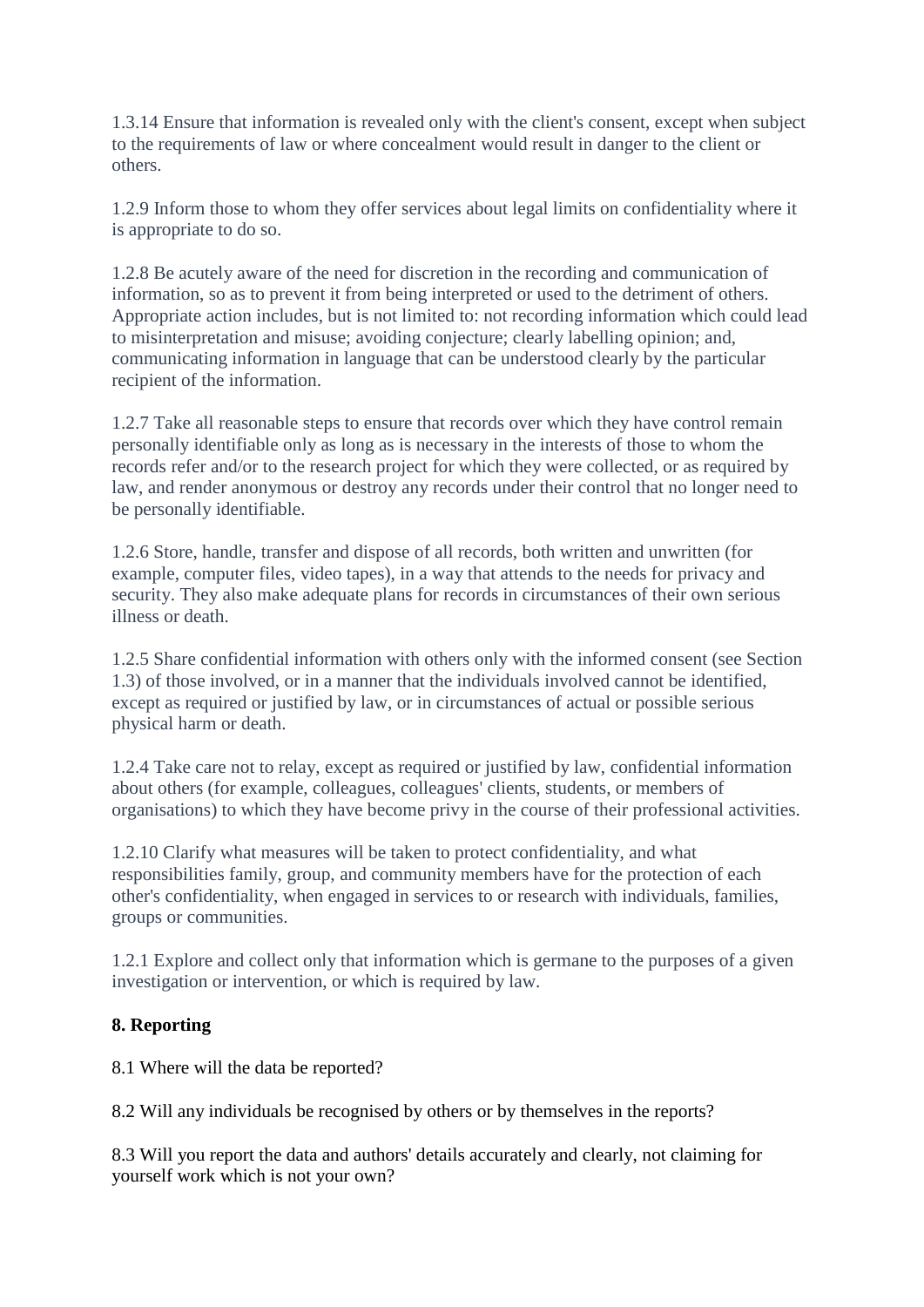4.4.1 Not exploit any professional relationship to further their own personal, political or business interests. Examples include: soliciting for private practice clients of one's employing agency; taking advantage of trust or dependency to frighten clients into receiving services; appropriating student's ideas, research or work; using the resources of one's employing institution for purposes not agreed to; securing or accepting significant financial or material benefit for professional activities which are already rewarded by salary; prejudicing others against a colleague for reasons of personal gain.

4.3.1 Respect the right of clients and research participants to receive an appropriate explanation of the nature, purpose and results of investigations, assessments and research findings, in language that these persons can understand.

4.2.6 Not suppress discontinuing evidence of their findings and views, and acknowledge alternative hypotheses and explanations.

4.2.5 Take care in communicating their knowledge, findings and views to clearly differentiate facts, opinions, theories, hypotheses, and ideas.

4.2.3 Make clear whether they are acting as private citizens, as members of specific organisations or groups, or as representatives of the discipline of psychology, when making statements or when involved in public activities.

4.2.2 Avoid misrepresentation, exaggeration or distortion by themselves or others of psychological findings or the effectiveness of the services which they offer, and act quickly to correct any such misrepresentation, exaggeration or distortion.

4.2.15 Give publication credit to others (including students) in proportion to the professional contribution that they have made. Publication includes all forms of media. Professional contributions include but are not limited to: ideas generated, execution of research, analysis of results, and writing.

4.2.1 Ensure that they and others accurately represent their education, training and experience, and the effectiveness of the services which they offer, in ail spoken, written or printed communications. Relevant communications include but are not limited to: advertisements of services, course and workshop descriptions, academic grading requirements, and research reports. Where misrepresentation has occurred, they act quickly to correct it.

3.5.3 Guard against misuse or misinterpretation by others of psychological data.

3.3.7 Refuse to advise, train, or supply information to anyone who, in their judgement, will use the knowledge or skills to harm others or infringe human rights.

3.3.5 Make every reasonable effort to ensure that psychological knowledge is not misused, intentionally or unintentionally, to harm others or infringe human rights.

3.3.15 Exercise particular care when reporting results on vulnerable groups to counter misinterpretation or misuse in the development of social policy, attitudes, or practices (for example, manipulation of vulnerable persons or discrimination against specific populations).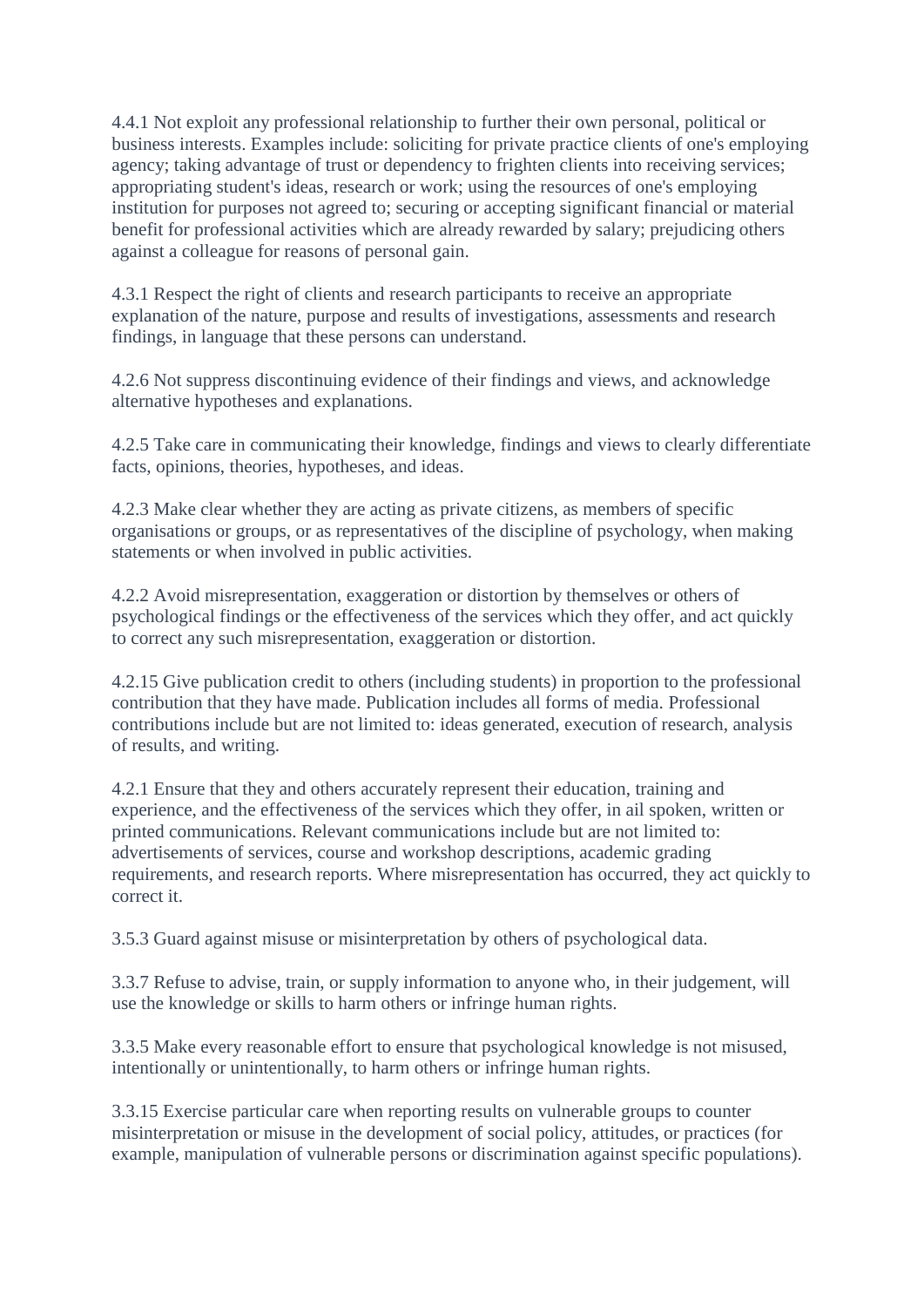3.2.2 Ensure that they maintain the highest standards of scientific integrity in their research.

3.1.7 Make every reasonable effort to ensure that psychological knowledge is not misused, intentionally or unintentionally, to infringe on human rights.

3.1.6 Help to establish and abide by fair procedures in their activities as employers, evaluators, adjudicators, editors, and peer reviewers.

3.1.2 Monitor and evaluate the effect of their professional activities, record their findings and, if appropriate, communicate new knowledge to others in the field.

3.1.1 Contribute to the discipline of psychology and to society's understanding of itself and human beings generally, through a free pursuit and sharing of knowledge.

2.4.2 Participate in and contribute to continuing education and their own and colleagues' professional and scientific growth.

2.3.6 Provide thorough discussion of the limits of their data, if their work touches on social policy and structure.

2.3.1 Be mindful, when they make decisions based on psychological data and the use of psychological techniques, of the limitations of such data and techniques.

1.4.1 Seek as full and active participation as possible from others in decisions which affect them.

1.3.2 Respect and integrate as much as possible the opinions and wishes of others regarding decisions which affect them.

1.3.16 Publish information about clients, in oral or written form, only with their consent, or where their identity is adequately disguised.

1.2.8 Be acutely aware of the need for discretion in the recording and communication of information, so as to prevent it from being interpreted or used to the detriment of others. Appropriate action includes, but is not limited to: not recording information which could lead to misinterpretation and misuse; avoiding conjecture; clearly labelling opinion; and, communicating information in language that can be understood clearly by the particular recipient of the information.

## **9. Conduct**

9.1 How will the researcher represent themselves to the subjects, peers, and the rest of the world?

9.2 Does the researcher have any motivation other than the aims of the study for doing the research?

9.3 Will the researcher involve others in the sampling, procedure, or data handling?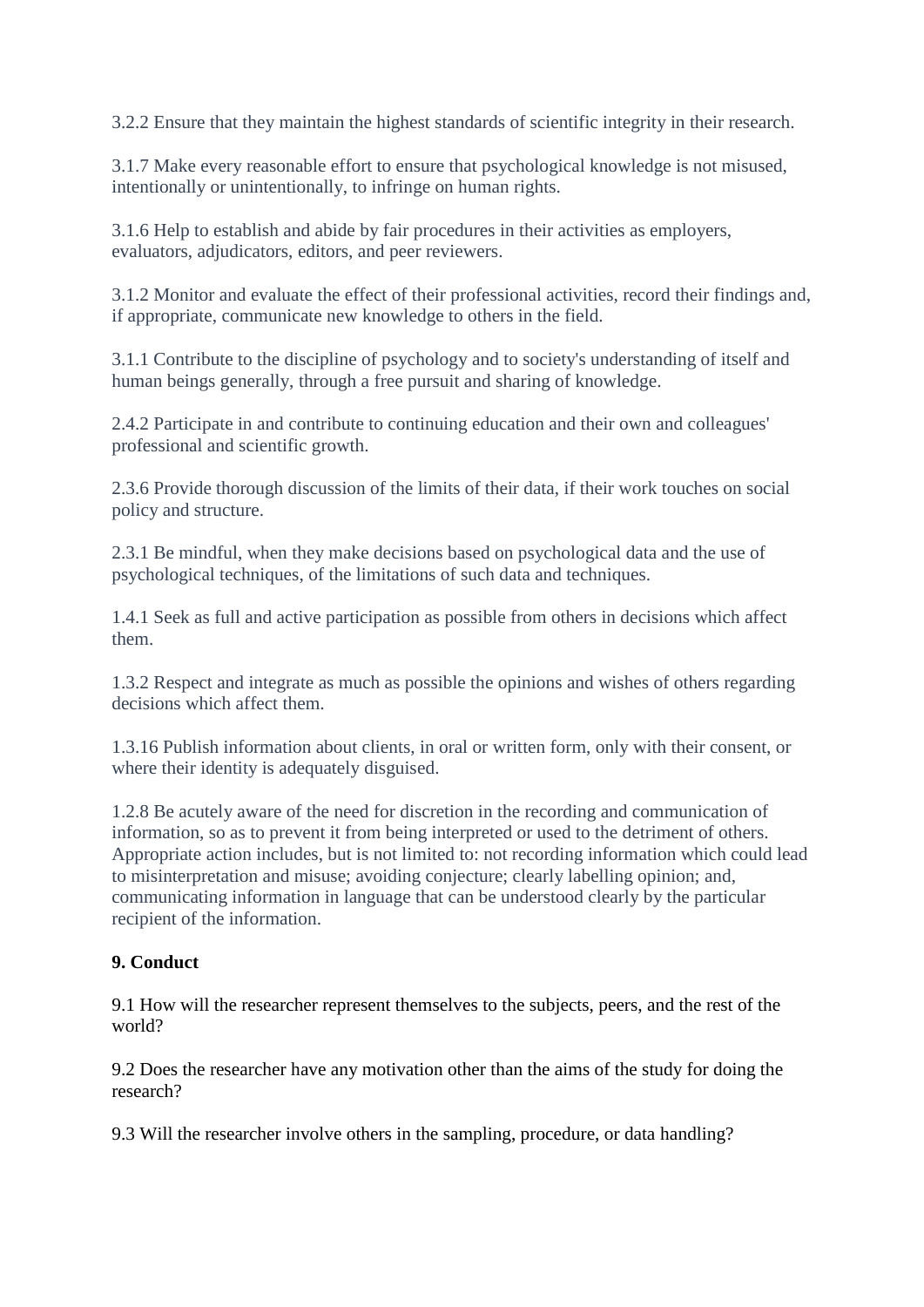4.5.1 Act to stop or offset the consequences of professional activities of a colleague or a member of another discipline which are clearly harmful or apparently unethical. Depending on the nature of the harmful activities, action may include talking informally with the professional involved, and obtaining an assurance that any harm will discontinue and be corrected. However, if the harm is serious and/or the activities persist, the psychologist shall report the situation to the Society's Board of Professional Conduct, or other appropriate regulatory body. Where such activities come to psychologists' attention in the course of a confidential client relationship with the professional, they use their professional judgment on whether to break confidentiality.

4.4.3 Be acutely aware of the problematic nature of dual relationships (with, for example, students, employees or clients), and recognise that it is not always possible to avoid them (for example, when offering services in a small community, or engaging in person-centred teaching or training). Where it is possible, psychologists shall avoid such relationships; where it is not, they take active steps to safeguard the students', employees' or clients' interests.

4.4.2 Not exploit clients for gratification of sexual desires, either during the professional relationship or after its termination.

4.2.9 Not accept or attempt to secure fees or benefits over and above those agreed contractually in advance. They shall not accept significant gifts where such acceptance would undermine their impartiality.

4.2.7 Conduct research in a way that is consistent with a commitment to honest, open inquiry, and to clear communication of any research aims, sponsorship, social context, personal values, or financial interests that may affect or appear to affect their research.

4.2.13 Ensure that those who commission research are aware of the rights and responsibilities of all interested parties.

4.2.10 Not participate in, condone, or allow themselves to be associated with dishonesty or fraud.

4.1.2 Seek emotional support and/or supervision from colleagues when feeling stressed or vulnerable due to professional dilemmas.

4.1.1 Engage in self-care activities which help to avoid conditions (for example, burnout, addictions) which could result in impaired judgement and interfere with their ability to benefit and not harm others.

3.6.3 Consult with colleagues and/or appropriate groups and committees if faced with a difficult situation or apparent conflict between compliance with the law and following an ethical principle. They seek consensus on the most ethical course of action and the most responsible, knowledgeable, effective, and respectful way to carry it out. In an emergency, where there is no time to consult, they make their own best professional judgment.

3.6.2 Inform all parties, if a real or potential conflict of interest arises, of the need to resolve the situation in a manner that is consistent with this Code of Professional Ethics, and take all reasonable steps so to resolve it.